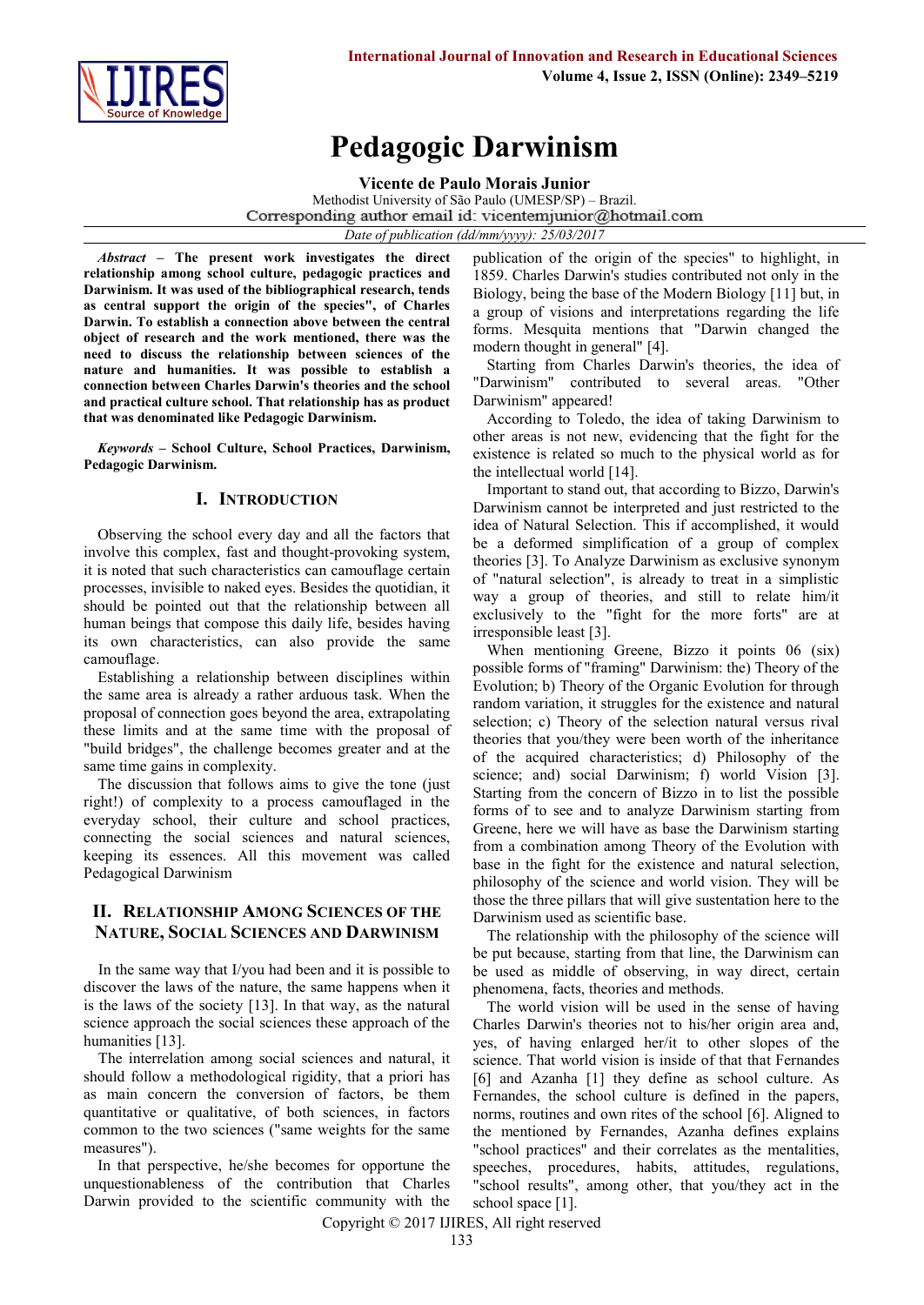

Finally, the methodological theoretical relationship of the concepts and definitions that Charles Darwin brings in relation to the fight for the existence and natural selection, starting from the evolution of the species, he doesn't have the intention of bringing a "new Darwinism". The methodological theoretical analysis here accomplished in relation to Darwinism has the concern of approximating that theory, rich and complex, to the pedagogy as science.

# **III. RELATIONSHIP AMONG DARWINISM TO THE SCHOOL PRACTICES AND THE SCHOOL CULTURE**

We will embark in H.M.S. Beagle, for Charles Darwin's theories, heading for the school practices and to the school culture.

A priori stands out the maxim of Piaget when that evidences in their researches that all are capable to learn. Like this, soon we got to establish direct relationship with Darwin, because "As teacher Owen it observed, there is no adult anomaly in the nature than a bird not to fly, although there are still many in that state" [5]. Therefore, the need of the education systems exists in consonance with the school to provide means so that in fact all can learn. Corroborating with the proposed line, Darwin still appears:

In that case it is possible to see with clarity that, if we want, in an ideal way, to give to the plant the power to increase in number, we should offer it some advantage on their competitors, or on the animals that attack her/it as prey. [5].

In that "division" perspective among the ones that learn and the ones that not to learn, the school failure is going taking his/her aspect, however without "form" or "responsible". In that "division", the professionals of the education, inside and out of the school conscious space or unconsciously, developing a posture where there is "a constant concern with the student that is active and speaker and a search for the ideal student: quiet and respectful of rules" [12].

Establishing a relationship with Darwin's line: Nowadays, eminent creators try for methodical selection, with a certain objective, to create a new breed or superior sub-race the any class that exists at the country. But, for our purpose, a selection form, that can be called of unconscious and that it results the attempt of each one to possess and to create the best animals, it is more important. Like this, who has the intention of creating pointers, it is natural that it tries to get the best dogs than it can and, soon afterwards, reproduce them, however without the desire or the expectation of altering the race in a permanent way. [5].

That movement of "search of Graal" makes use of the retencion/disapproval as tool legitimating. For so much: Other depositions attributed the existence of the school disapproval to the fact of the school to need, to accomplish the educational process, to contain the students in agreement with the acting that they present to every school year." [9]

Starting from the exposed, we can end that the

professionals above mentioned, they go, little by little, creating or valuing the statements "good" students or "ideal" students. That movement on behalf of the failure is retro feeder of the own failure. That generates a discrepancy among the students, that, for his/her time, he/she does with that the difference in the learning and in the service, increase in a significant way.

In "search of Graal", of the "ideal student", the professionals of the education are going labeling the "incipient species" [5]. Incipient, because this will go, as they move forward the years, to be most inside the school.

Another relationship that we can establish is what Darwin brings as "monstrosity", appearing: For monstrosity I suppose that he/she understands each other some considerable resignation anomaly, usually harmful or useless for the species. [4]

It is noticed that, the professionals of the education, starting from individual failures inside the school, that somatized becomes collective failure, identify the "monstrosities", and they evidence that those students, pass the they be harmful to the other students.

That identification and lettering of the monstrosity have as next stage the extinction. Darwin points that the natural selection will cause, necessarily, the extinction [4]. The author also points out that: The theory of the natural selection is based on the certainty that each new variety and each new species are produced and they stay for presenting some advantage on those with which enter in competition; and the extinction in the less endowed ways unavoidably happens. [5]

The identification of the blind monstrosities the possibility of observation of the differences. Exemplifying, Darwin appears that:

The only difference among the organisms that a year they produce eggs and seeds to the thousands and the ones that produce very smaller amounts is that the slowest will need a larger time and of favorable conditions to occupy a whole district, no matter how extensive it is. The condor puts two eggs and the ostrich puts many, and, however, in the same area, the condor can be the most numerous of the two. [5]

The transposition of the extinction proposed by Darwin and the school calls herself escape. Starting from the growing discrepancy, reaffirmed by the professionals of the education, the process of the labeled students' extinction as monstrosity, will finish in the escape.

It is worth to emphasize that a cyclical and cumulative movement exists in that evasion/extinction process, in the which the accountability of the failure to the student appears starting from the labeling of the monstrosities.

Besides, Darwin insists on emphasizing that the natural selection won't produce the absolute perfection (...) " [5]. Therefore, it is evident that proposing a "pseudo exit" to school failure through pedagogical Darwinism will have no effect.

Starting from then on , it becomes necessary the discussion in relation to Darwin's proposal for the natural selection. Initially the biologist brings: I called natural selection the preservation beginning or of survival of the most capable. He leads to each creature's improvement in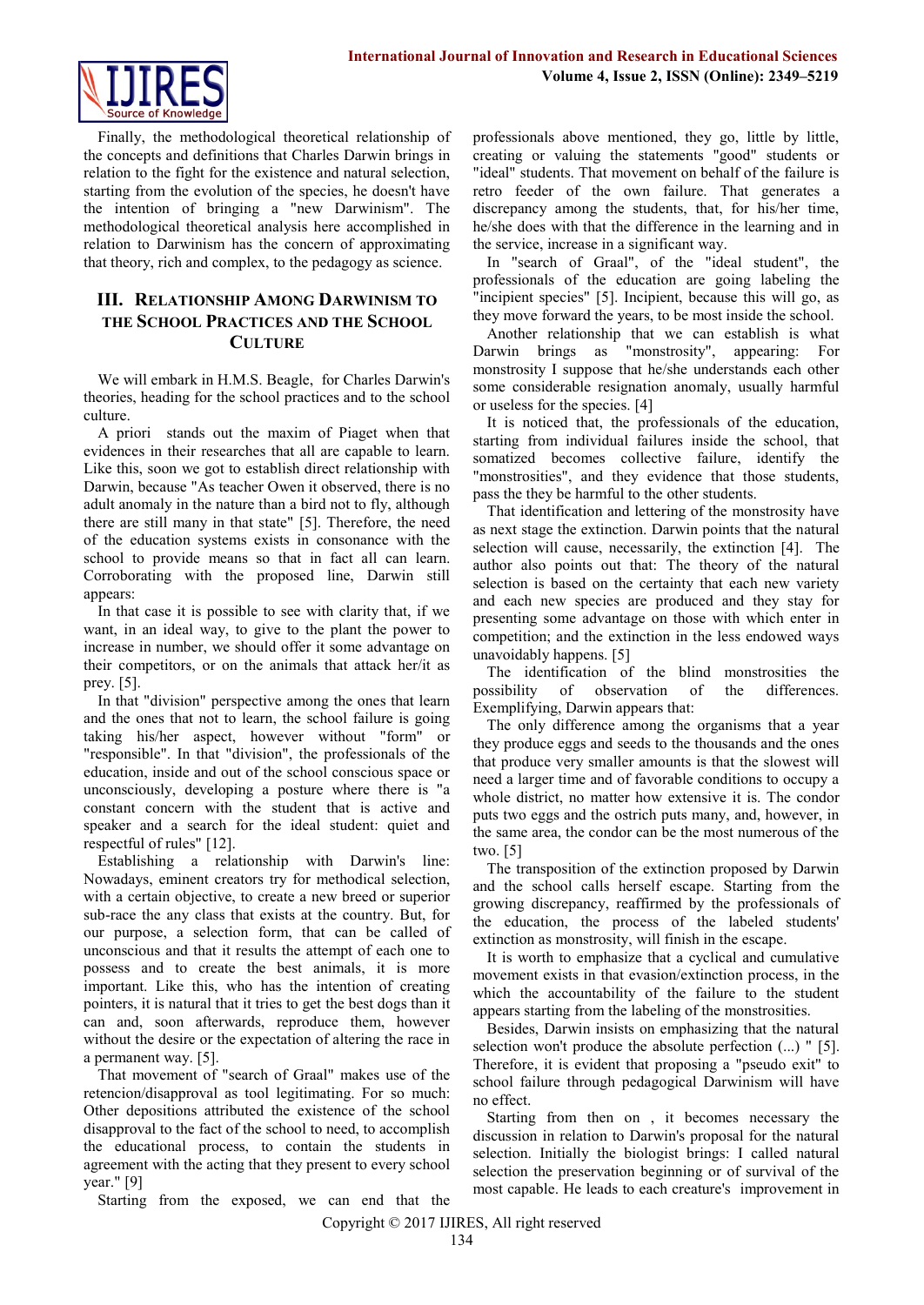

relation to the organic and inorganic conditions of life; and in consequence, in most of the cases to the that should be considered as progress of the organization. [5]

#### *Darwin Still Defines*

The that preservation of the favorable individual differences and of the variations and to the destruction of those that are harmful gave the name of Natural Selection or Survival of the Most capable. [5]

A first relationship proposed for o(s) concept (s) of natural selection of Darwin and the school culture and practical scholars it is that:

'In the school it is learned how to be constantly prepared to be measured, classified and labeled; to accept that all our actions and omissions are susceptible of being incorporate to our personal registration; to accept to be evaluation object and besides to want her'. [9]

## *Mainardes Appears*

The school, according to him, accepts the disapproval for the following reasons: the) the school was a selective institution traditionally; b) it is admitted that the classes should be homogeneous and c) it is believed that the punishment and the prize are forms of to provoke or to accelerate the learning. [10]

Vitor Henrique Paro also gives tracks about the natural selection, consequently, the Pedagogic Darwinism, when bringing the deposition of one of the researches:

You were not considered capable, for that it won't be 'usually' approved; but you won't also be disapproved; you will have the comfort of a recovery process - passage of a teacher's deposition. [12]

Concluding a fan to legitimize a set of ideas in relation to the Pedagogic Darwinism, Jacomini appears that:

Like this, when continuing selecting what best answers to their demands, be for the disapproval, be for not guaranteeing the means for all learn, the school legitimates the school and social exclusion through the call 'merit'. [9]

That process of natural selection in the daily school, cultured for the disapproval process, legitimating the Pedagogic Darwinism then, it is evident when Jacomini brings that:

Like this, although the disapproval is a political and pedagogic measure built by the school for the to answer a form of organization of the teaching and to the selection of the most capable, her if it turns so naturalized to the education actors' eyes and of the population that passes to be conceived as something inherent to the teaching process and of school learning. [9]

It is evident that, from the concept (s) of natural selection proposed by Darwin, we can, tends as base Jacomini [9], Paro [12] and Mainardes [10] to appear that in the daily school and his/her culture and school practices exist a Pedagogic Darwinism, where it would not predestine to the failure that that if it adapted to the system, no necessarily the most intelligent statements". For his time, those that if they didn't adapt to the system would be incipient, soon labeled as monstrosities. In that way, these would start to "do to the badly" others, said more intelligent", legitimating a natural and intentional process of extinction/evasion. This way, is glimpsed that: Like this, the school started to select who answered from an appropriate way to the demanded education patterns. That selection happened, in first place, for the limitation of vacancies and, in second, for the disapproval of those that didn't answer satisfactorily to the established objectives for the school. In that way, the one that stayed were the more adapted it those purposes, and no necessarily the most intelligent and capable. [9]

The Pedagogic Darwinism is so voracious, that as they are going passing stages, more conditioned or adapted the students are going being. For so much:

The natural selection only acts for the preservation and accumulation of beneficial variations according to the organic and inorganic conditions which each creature is exposed in all of the periods of the life. The final result is that each creature tends becoming more and more improved in relation to their conditions. [5]

Here it is evident that, as they are going passing grade, and the evasion/extinction is going increasing, since the adaptability degree, or conditioning degree, tends to grow.

Drawing a parallel of the school culture and the school practices, with o(s) concept (s) of natural selection of Darwin, it should be stood out that, such process, the students are not able to "exclusively" be made responsible. For so much, Darwin points that in the natural selection a species won't remove advantage of the other [4], soon a student won't remove advantage of the other. Darwin insists on pointing that the natural selection comes from the general movement of the nature [4], therefore, the Pedagogic Darwinism comes from the general movement of the school culture and the school practices.

That movement of the nature, of the culture and school practices, becomes evident when Darwin exemplifies the process of natural selection appearing:

It can be said that two canine animals, in times of hunger, struggle in the reality amongst themselves to determine which will have the food and the life. But a plant in the edge of a desert fight for the life against the drought, although it was more appropriate to say than she is dependent of humidity. She also can to say that a plant that produces a year thousands of seeds, of which only one arrives to the maturity, is without a doubt struggling against the plants of the same species and the plants of other species that already collect the soil. The mistletoe is dependent of the apple tree and of some other trees, but she is to say that struggles against those trees just in a figurative sense that can, because if many gave parasites grow on one of them, she will weaken and to die. But, if several mistletoe seedlings increase committees in the same branch, it can truly be said that you/they struggle amongst themselves. As the seeds of the mistletoe are disseminated by the birds, his/her existence depends on them; and it can be said, using a metaphor, that he struggles against you hoist fruitful in the attempt of attracting birds to devour their seeds and like this to disseminate them. In those several senses that she interlace it is that I use, for convenience, the term Struggles for the Existence. [5]

Darwin still points that, the victory ideary doesn't exist in the fight for the existence [5] since the movement is global and no individual. In other words, we can affirm